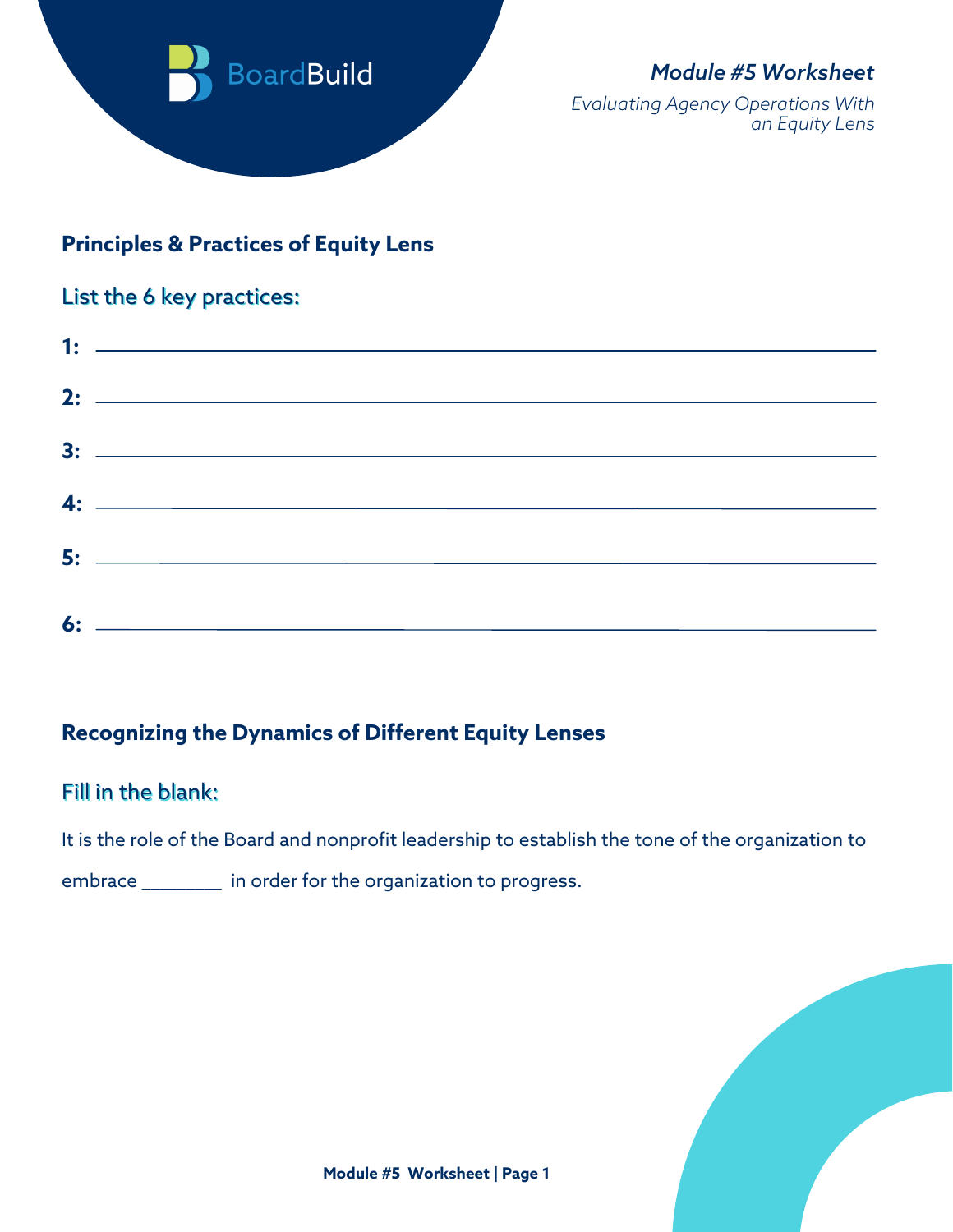

# *Module #5 Worksheet*

*Evaluating Agency Operations With an Equity Lens*

# **Recognizingthe Dynamics of Different Equity Lenses**

#### There are 4 levels where equity comes into play:

1) On the personal level, it should be the aspiration of your organization to provide educational opportunities to all stakeholders in order to promote the equitable treatment of all regardless of race, gender, age, ability, etc.

2) On the interpersonal level Boards and leadership of nonprofits should foster relationships between stakeholders that embrace these differences. Educational opportunities might include training on unconscious/implicit bias and microaggressions. Engaging stakeholders with exercises that help them identify their various identities and reflect on how those identities affect how they move through relationships and life is also helpful. (See Social Identity Wheel). Having Board members and staff learn skills on how to have challenging, sometimes uncomfortable, conversations across differences is also essential.

3) On the Institutional level, it is imperative for Boards and leadership to identify, analyze and rectify any unfair policies and practices within the nonprofit. Evaluation of inequitable opportunities for all stakeholders is also a best practice to eliminate the possibility of your institution reinforcing inequities. An example of this would be food banks that offer drive through food pickup. Potential recipients without cars would have difficulties arranging to pick up food supplies. For more equitable food distribution, such a nonprofit should consider other methods of delivering food.

4) Structural/systemic inequities involve institutional and public policies that work across communities to provide some social identities with advantages while disadvantaging other groups. Nonprofits must acknowledge how these structural inequities affect those within their service delivery communities, especially with regards to the limited opportunities of some groups being able to access resources to better their lives.